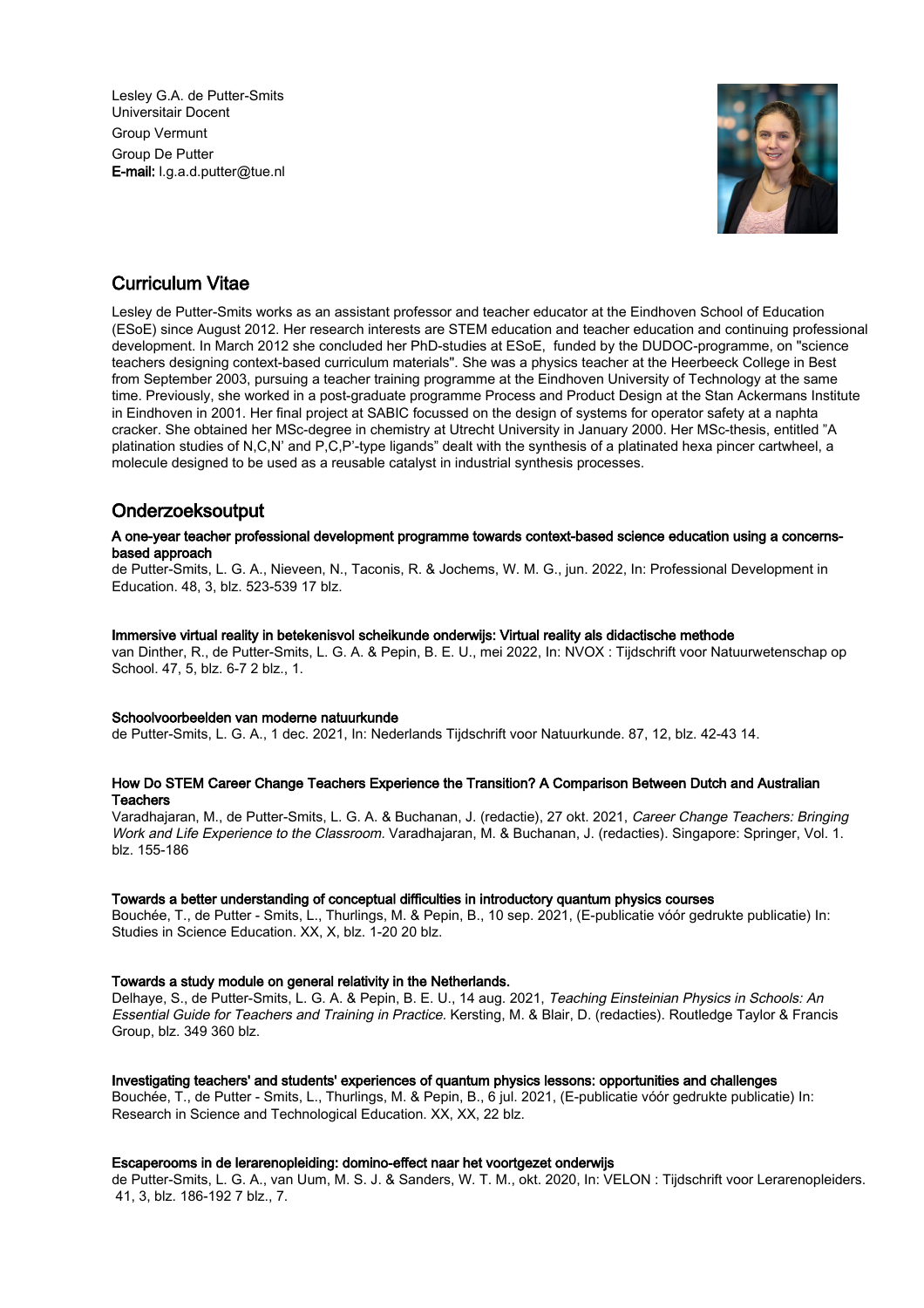#### Oplossingsstrategieën met een black box

Brauer, M. T. H., Bloebaum, S. H. G. & de Putter-Smits, L. G. A., jun. 2020, In: NVOX : Tijdschrift voor Natuurwetenschap op School. 2020, 6, blz. 298-299 2 blz.

#### Changing students' beliefs about the relevance of mathematics in an advanced secondary mathematics class

Gijsbers, D. A. H., de Putter - Smits, L. & Pepin, B., 2 jan. 2020, In: International Journal of Mathematical Education in Science and Technology. 51, 1, blz. 87-102 16 blz.

#### Het ontwerpen van digitale materialen voor het onderwijs in moderne natuurkunde

Bouchée, T., de Putter - Smits, L., Thurlings, M. & Pepin, B., 27 jun. 2019.

### Design of a prototype for teaching general relativity to upper secondary students

Delhaye, S., de Putter - Smits, L. & Pepin, B., 11 feb. 2019.

#### Kwantumkunst: 6 vwo verbeeldt het

Bouchée, T., Verhage, M. & de Putter - Smits, L. G. A., feb. 2019, In: NVOX : Tijdschrift voor Natuurwetenschap op School. 44, 2, blz. 64-65 2 blz.

#### Superhelden in de klas: Waar hoort Vibranium in het Periodiek Systeem?

Sanders, W. T. M. & de Putter - Smits, L. G. A., jan. 2019, In: NVOX : Tijdschrift voor Natuurwetenschap op School. 44, 1, blz. 24-25 2 blz.

#### The design and evaluation of digital materials to introduce quantum physics at upper secondary school

Bouchée, T., de Putter - Smits, L., Thurlings, M. & Pepin, B., 2019.

#### Quantummechanica: een abstracte uitdaging in natuurkundig filosoferen?

Bouchée, T. & de Putter - Smits, L. G. A., 1 dec. 2018, In: Nederlands Tijdschrift voor Natuurkunde. 84, 11, blz. 28-31 4 blz.

#### Speciale relativiteitstheorie via dynamisch visualiseren

Louwers, M. & de Putter - Smits, L. G. A., nov. 2018, In: NVOX : Tijdschrift voor Natuurwetenschap op School. 43, 9, blz. 490-491 2 blz.

#### Ervaringen uit de bètalerarenopleiding

Schellings, G. L. M. & de Putter - Smits, L. G. A., 1 sep. 2018, In: Tijdschrift voor Lerarenopleiders. 39, 3, blz. 63-70 8 blz.

#### Een escaperoom gebaseerd op stereoisomerie: gamification meets samenvattingsles

Sanders, W. T. M. & de Putter - Smits, L. G. A., apr. 2018, In: NVOX : Tijdschrift voor Natuurwetenschap op School. 43, april, blz. 210-211 2 blz.

#### Een recept om van je kookboekpracticum af te komen

Dietzenbacher, Y., Voets, J. & de Putter - Smits, L. G. A., jan. 2018, In: Nederlands Tijdschrift voor Natuurkunde. 84, 1, blz. 26-28 3 blz.

#### Improving physics teaching materials on sound for visually impaired students in high school

Toenders, F. G. C., de Putter-Smits, L. G. A., Sanders, W. T. M. & den Brok, P., 1 sep. 2017, In: Physics Education. 52, 5 , 8 blz., 055006.

#### Analyzing development of student knowledge in quantum mechanics using conceptual field theory

Bouchée, T., de Putter - Smits, L., Thurlings, M. & Pepin, B., aug. 2017.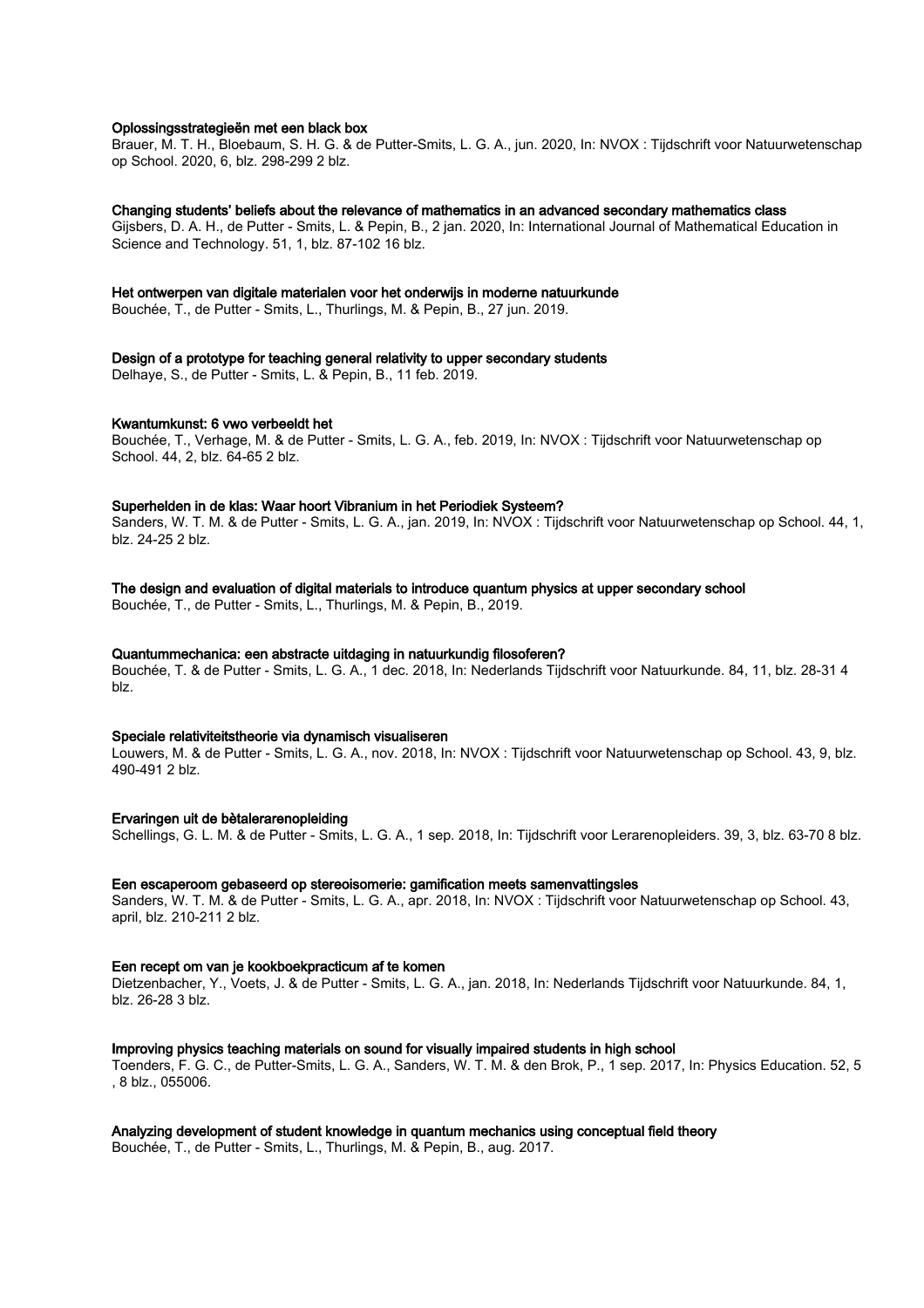#### Hoe kan digitaal curriculummateriaal bijdragen aan het leren en onderwijzen van kwantummechanica op VWO 6 niveau?

Bouchée, T., de Putter - Smits, L., Thurlings, M. & Pepin, B., 28 jun. 2017, ORD-2017: Onderzoek met impact.

#### Analysing the physics learning environment of visually impaired students in high schools

Toenders, F. G. C., de Putter - Smits, L. G. A., Sanders, W. T. M. & den Brok, P. J., 13 jun. 2017, In: Physics Education. 52, 4, 8 blz., 045027.

#### Leren in context

de Putter - Smits, L. G. A., 2017, Handboek natuurkundedidactiek. Kortland, K., Mooldijk, A. & Poorthuis, H. (redacties). Amsterdam: Epsilon Uitgaven, blz. 46-53 8 blz. 1

#### Natuurkunde en scheikunde practica in het nieuwe curriculum: leren onderzoeken of niet?

de Putter - Smits, L. G. A. & Sanders, W. T. M., 2017, ORD 2017 - Onderwijs Research Dagen, 28-30 June 2017, Antwerp, Belgium : Onderzoek met impact. 3 blz. (ORD).

#### Measuring context-based learning environments in Dutch science classrooms

Putter - Smits, de, L. G. A., Taconis, R. & Jochems, W. M. G., 6 okt. 2016, Teachers creating context-based learning environments in science. Taconis, R., Brok, den, P. J. & Pilot, A. (redacties). Rotterdam: Sense Publishers, blz. 103-124 21 blz. (Advances in Learning Environments Research; vol. 9).

#### Science teaching in the Netherlands

Putter - Smits, de, L. G. A. & Driel, van, J. H., 16 mrt. 2016, Teacher quality in upper secondary science education: international perspectives. Vlaardingerbroek, B. & Taylor, N. (redacties). New York: Palgrave Macmillan Ltd.

#### Flipping your bètaclassroom: samen aan de slag

de Putter - Smits, L. G. A. & Sanders, W. T. M., dec. 2014, WND conferentie De Taal van de Natuurkunde. 2014 redactie (WND Conferentie; vol. 2014).

#### De docent in perspectieven : oratie Prof.dr. P.J. den Brok bij het aanvaarden van de leerstoel "Educational Science for Science Education" aan de Technische Universiteit Eindhoven

Putter - Smits, de, L. G. A., 2014, In: Tijdschrift voor Didactiek der B-Wetenschappen. 31, 1&2, blz. 75-78 3 blz.

#### Learning on electrical circuits while playing 'E&E electrical endeavours' : design research on a serious game optimizing for conceptual understanding

Taconis, R., Dubois, M., Putter - Smits, de, L. G. A. & Bergen, van, H., 2014, CSEDU 2014 - Proceedings of the 6th International Conference on Computer Supported Education, 1-3 April 2014, Barcelona, Spain.. SCITEPRESS-Science and Technology Publications, Lda., blz. 5-14

#### Simultaneously developing a serious game and its classroom use for fostering conceptual understanding of electrical circuits: the effect of the game 'E&E electrical endeavours' on secondary students conceptual understanding of electrical circuits

Taconis, R., Dubois, M., de Putter-Smits, L. G. A. & van Bergen, H. J. M., 2014, Computer Supported Education . Zvacek, S., Restivo, M. T., Uhomoibhi, J. & Helfert, M. (redacties). Berlin: Springer, blz. 181-195 15 blz. (Communications in Computer and Information Sciences; vol. 510).

#### Smartboard : what is it and what can I do with it?

Putter - Smits, de, L. G. A., 2014, Eindhoven: Technische Universiteit Eindhoven. 6 blz.

#### Digitale lessen natuurkunde : geen docent meer nodig?

Putter - Smits, de, L. G. A., 2013, In: NVOX : Tijdschrift voor Natuurwetenschap op School. 38, 3, blz. 114-115

#### Mapping context-based learning environments : the construction of an instrument

Putter - Smits, de, L. G. A., Taconis, R. & Jochems, W. M. G., 2013, In: Learning Environments Research. 16, 3, blz. 437- 462